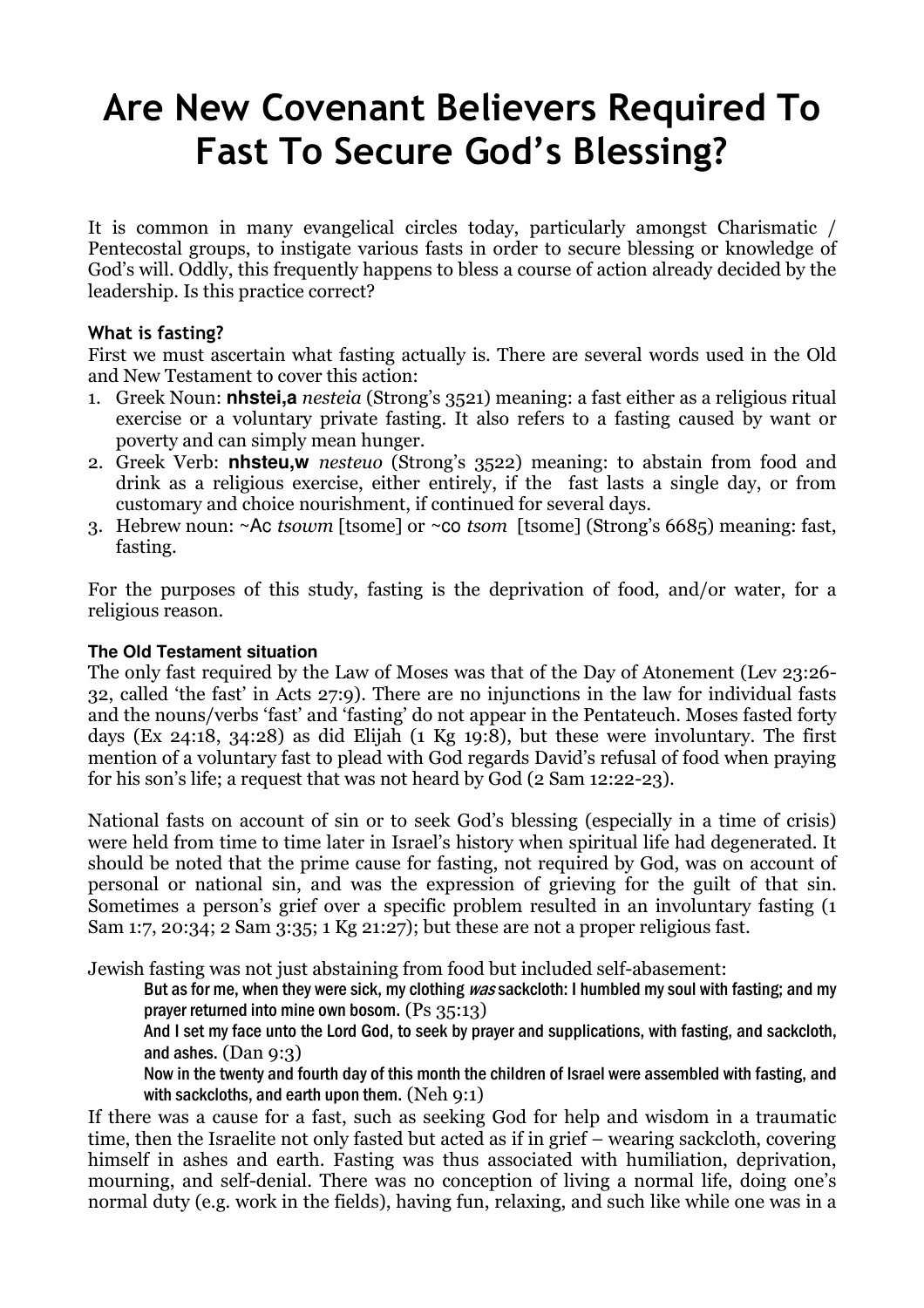fast. It was a serious time of self-denial and humbling before God that occupied the totality of one's life for a time to the exclusion of all else. It showed a serious sense of purpose.

The only other mention of a regular religious fast is in Zechariah; during the captivity the Jews had four annual fasts (Zech 8:19b).

- The fast of the fourth month [seventeenth day of Tammuz] as the anniversary of the capture of Jerusalem by the Babylonians (Ex 32:19; cf. Jer 52:6,7).
- The fast of the fifth month [ninth day of Ab; cf. Num 14:27] to commemorate the burning of the city and temple (Jer 52:12,13).
- The fast of the seventh month [third of Tisri (cf. 2Ki 25:1)]; the anniversary of the murder of Gedaliah (Jer 41:1,2).
- The fast of the tenth month (cf. 2 Kg 25:1; Jer 52:4; Ezek 33:21) to commemorate the beginning of the siege of Jerusalem by Nebuchadnezzar.
- There was also a fast appointed by Esther (Est 4:16).

However, it is important to note that these were not appointed by the Lord. In fact Zech 7:1-7 shows that God did not approve of them because they were done out of fleshly, religious zeal. Immediately, the Lord demands kindness, mercy and charity (Zech 7:8ff).

A crucial passage showing God's thoughts regarding religious fasting is Isaiah 58;

1 "Cry aloud, spare not; Lift up your voice like a trumpet; Tell My people their transgression, And the house of Jacob their sins.

 2 Yet they seek Me daily, And delight to know My ways, As a nation that did righteousness, And did not forsake the ordinance of their God. They ask of Me the ordinances of justice; They take delight in approaching God.

3 'Why have we fasted,' *they say*, 'and You have not seen? *Why* have we afflicted our souls, and You take no notice?' "In fact, in the day of your fast you find pleasure, And exploit all your labourers.

 4 Indeed you fast for strife and debate, And to strike with the fist of wickedness. You will not fast as you do this day, To make your voice heard on high.

5 Is it a fast that I have chosen, A day for a man to afflict his soul? Is it to bow down his head like a bulrush, And to spread out sackcloth and ashes? Would you call this a fast, And an acceptable day to the LORD?

6 " $\sqrt{s}$  this not the fast that I have chosen: To loose the bonds of wickedness, To undo the heavy burdens, To let the oppressed go free, And that you break every yoke?

7 Is it not to share your bread with the hungry, And that you bring to your house the poor who are cast out; When you see the naked, that you cover him, And not hide yourself from your own flesh?

 8 Then your light shall break forth like the morning, Your healing shall spring forth speedily, And your righteousness shall go before you; The glory of the LORD shall be your rear guard.

9 Then you shall call, and the LORD will answer; You shall cry, and He will say, 'Here I am.' "If you take away the yoke from your midst, The pointing of the finger, and speaking wickedness,

If you extend your soul to the hungry And satisfy the afflicted soul, Then your light shall dawn in the darkness, And your darkness shall be as the noonday.

 11 The LORD will guide you continually, And satisfy your soul in drought, And strengthen your bones; You shall be like a watered garden, And like a spring of water, whose waters do not fail.

 12 Those from among you Shall build the old waste places; You shall raise up the foundations of many generations; And you shall be called the Repairer of the Breach, The Restorer of Streets to Dwell In.

13 " If you turn away your foot from the Sabbath, *From* doing your pleasure on My holy day, And call the Sabbath a delight, The holy *day* of the LORD honourable, And shall honour Him, not doing your own ways, Nor finding your own pleasure, Nor speaking *your own* words,

 14 Then you shall delight yourself in the LORD; And I will cause you to ride on the high hills of the earth, And feed you with the heritage of Jacob your father. The mouth of the LORD has spoken."

This shows the tendency of fasting to degenerate into formal legalism, or worse, into a mere superficial show with no meaning at all. Israel's fasting was of no spiritual value,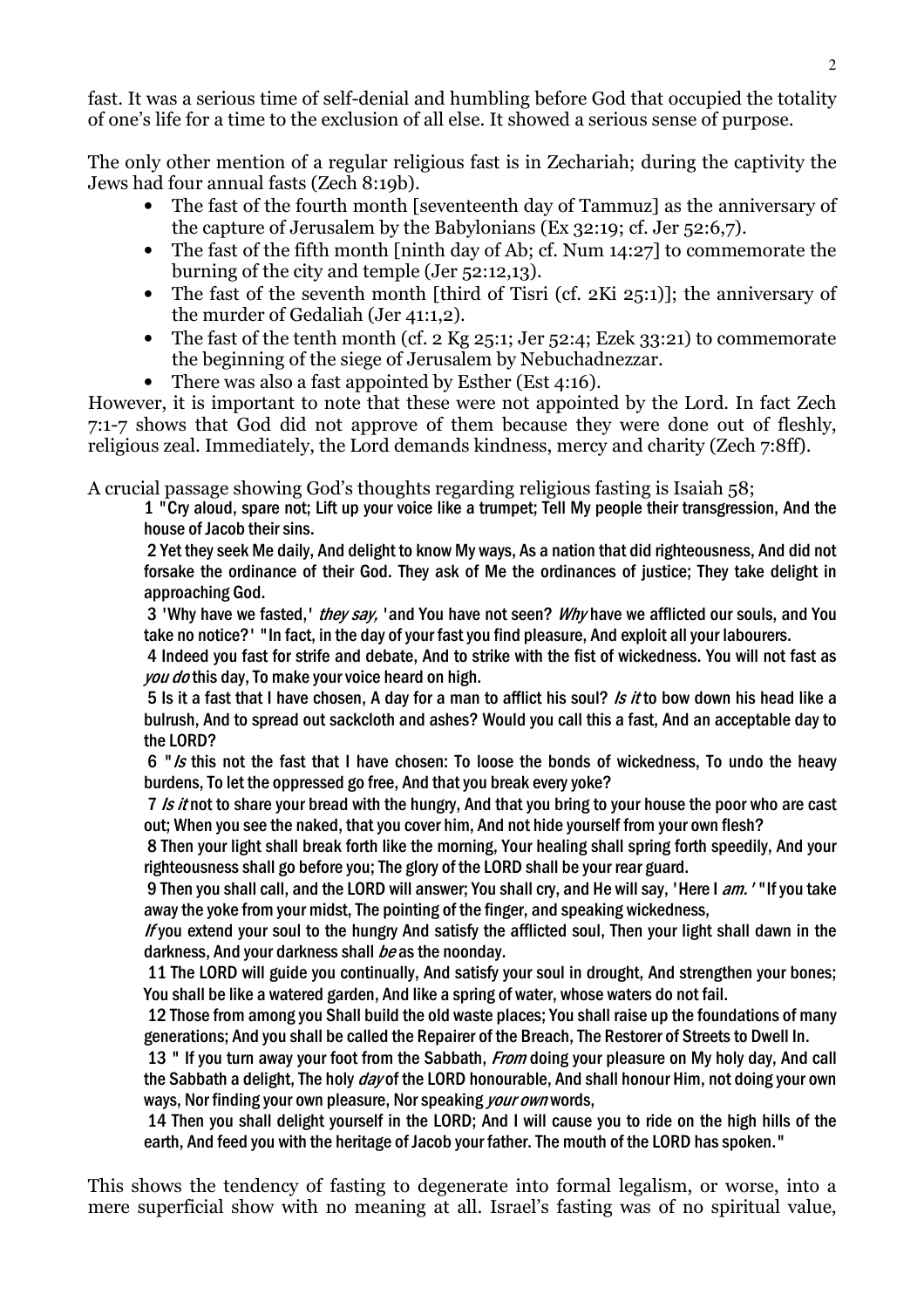being merely an institutional external rite. Optimally, fasting was an external sign of the inner seriousness of a man's heart; a self-humbling in the face of God to demonstrate his repentance and earnestness. As such, accompanied by fervent prayer, all human needs were abandoned in order to seek God. Fasting was not the cause of any spiritual blessing but merely the outward expression of a heart utterly committed to seeking God and learning his will. It was faith in the heart that God honoured not the lack of food.

Isaiah shows us that God is far more concerned with righteousness than external forms of religion such as fasting. Even pagans can fast and this has no value to God. The Lord first desires that his people love Him with all their heart and then their neighbour as themselves (the summary of the law):

| Obedience to God in Isaiah 58              | Action towards neighbours in Isaiah 58 |
|--------------------------------------------|----------------------------------------|
| Focus on God on the Sabbath day.           | Loose the bonds of wickedness.         |
| Honour God.                                | Undo the heavy burdens.                |
| Don't follow your own ways (of the flesh). | Let the oppressed go free.             |
| Don't speak your own words.                | Share bread with the hungry.           |
| Delight in the Lord.                       | Be hospitable to the poor.             |
|                                            | Clothe the naked.                      |
|                                            | Stop speaking wickedness.              |
|                                            | Satisfy the afflicted soul.            |

Isaiah 58 is thus a practical summary and commentary on obeying God's law to live righteously.

The prime result will be answered prayer and a fruitful life. No Israelite could expect any spiritual blessing from God, no matter how much he fasted, if he was not already doing all these things. Fasting is no substitute for walking righteously. The unrighteous will never received God's blessing, nor have their prayers answered, if they are habitually dishonouring God's law.

Even in the Old Testament we see that fasting is no guarantee of God's favour and could actually bring his displeasure.

## **The New Testament situation**

Over time the practice of fasting was further abused (Jer 14:12; Zech 7:5) and Jesus repeatedly rebuked the Jewish religious leaders for their hypocritical fasting (Matt 6:16). Fasting had become nothing but an external show, in the main, Anna being an exception.

The early Christians observed the ordinary Jewish fasts according to the law and later Jewish customs (Acts 13:3, 14:23; 2 Cor 6:5). This was due to the temporary changeover period from Judaism to Christianity. In this time Paul also undertook Jewish vows which involved shaving his head; he circumcised Timothy (but not Silas, a Gentile) to appease the Jewish believers in Jerusalem; the apostles initially cast lots to discern God's mind, kosher diet was insisted upon to ease fellowship with Jews, and so on. These practises were to pass away (Heb 8:13) and finally did so when Jerusalem and the temple was destroyed by Rome in 70 AD. The temporary practices of Jewish believers in this time is not our guide; the specific teaching of the apostles representing the final words of Jesus to his church is what determines our own practice. In this there is also no command to fast.

#### **New Testament teaching**

The first point to make is that the Lord Jesus did not appoint any fasts at all. If fasting was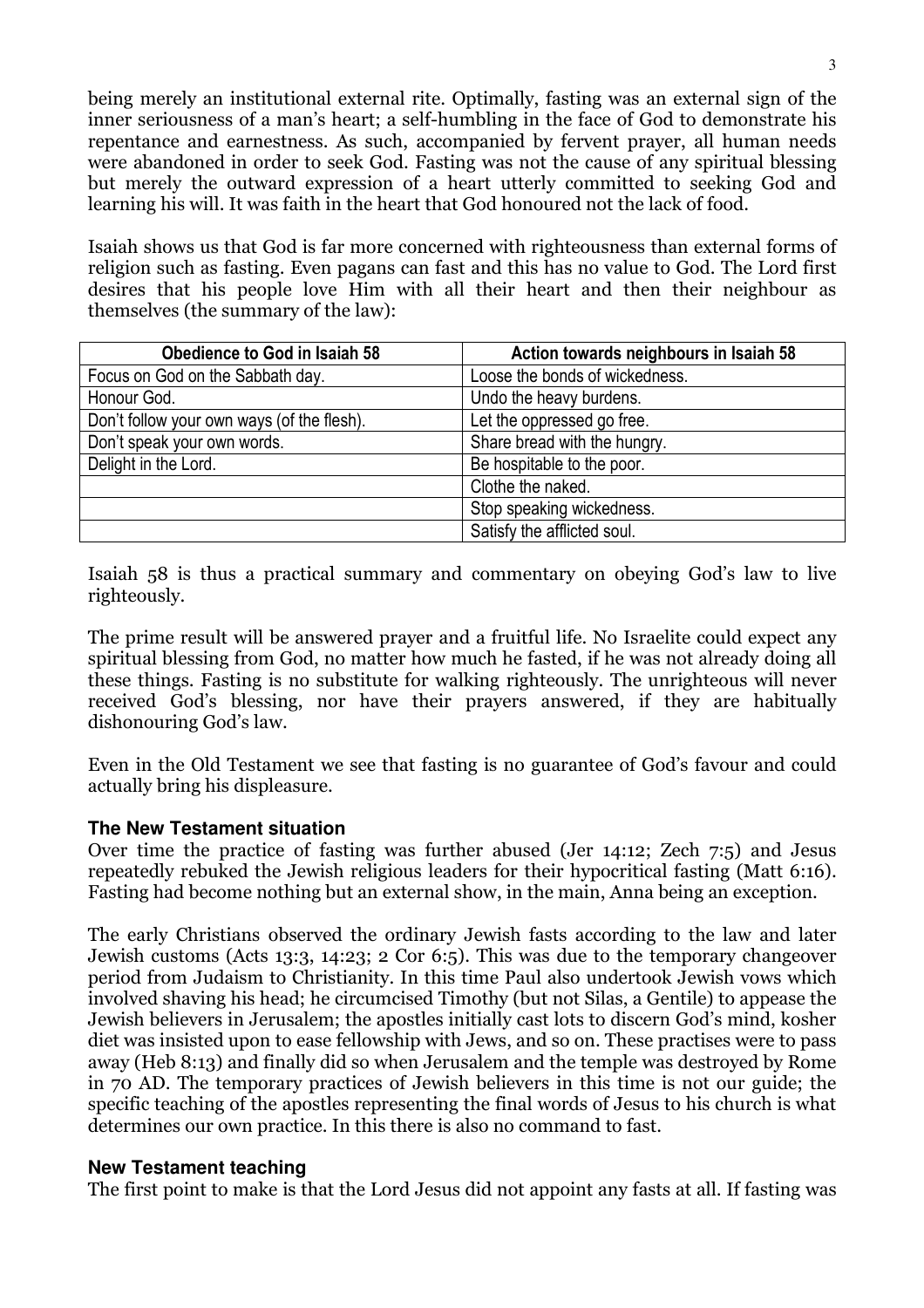required of New Covenant believers then Jesus would have given some instruction on doing so, as he did regarding baptism, evangelism, prayer, preaching or the Supper.

Secondly, there is no apostolic instruction about fasting. The apostles did not command Gentile believers to fast and did not encourage it in their churches. Even in times of great crisis the Gentile churches are not told to fast, but they are told to pray and seek the Lord, or to suffer with joy and patience.

The final point is to emphasise the great difference that occurred when the Holy Spirit was outpoured upon the church. Through this baptism of the Spirit the covenant was internalised in the hearts of believers and replaced many external forms found in the Old Covenant (Jer 31:33). The believer did not have to go to the temple to present an offering but was himself God's temple because God dwells in his heart (Eph 3:17; 2 Cor 6:16). A hierarchy of priests was not required to mediate between God and man in formal services because each believer is a priest of God (1 Pt 2:9). Casting of lots was no longer required since every believer has the mind of Christ by virtue of union with him (1 Cor 2:16). We could continue.

Fasting is an external religious action having a deeper internal meaning and significance – in other words a sacrament or means of grace. Under the New Covenant there are only two commanded sacraments: baptism and the Lord's Supper, and only these are required for believers. Nothing we do in the flesh changes our status or value before God. We are now sons of God in Christ; our legal adoption, as the corollary of being justified, gives us all the rights and privileges of heirs. Consequently we are not grovelling acolytes who need to placate a distant God by external forms; we are sons who sit with Christ in heavenly places (Eph 2:6).

When in need we ask our father for grace to help (Heb 4:16); when being persecuted we seek his comfort; when afflicted we rest in his fatherly care. All this is done by faith; indeed everything in the Christian life is to be done by faith and not by external rites (Rm 1:17). In any case whatever is not done in faith is sin (Rm 14:23); thus the most extreme form of fasting can actually result in judgment if there is no faith.

The kingdom of God is not eating and drinking, but righteousness and peace and joy in the Holy Spirit. (Rm 14:17)

When they fast, I will not hear their cry. (Jer 14:12)

#### The one possible exception

1 Corinthians 7:5 Do not deprive one another except with consent for a time, that you may give yourselves to fasting and prayer; and come together again so that Satan does not tempt you because of your lack of self-control.

Firstly, we must note that this verse regards a passage teaching on domestic issues between a husband and wife; it is not general teaching about worship, prayer, discipleship or service. Secondly, the fasting mentioned appears to have nothing to do with food but regards sexual intercourse. Paul states that a married couple should not deprive each other of sex unless it is to focus their joint prayers for a reason. The fasting is ceasing physical relations for the time of prayer; abstinence from sex not food. The word 'fasting' does not appear in modern versions apart from the NKJV. [It is also omitted in the Vulgate Latin and Ethiopic versions, the Alexandrian manuscript and two of Stephens's texts. It is, at least, questionable.]

Even if Paul refers to fasting from food for some reason, this does not mean that he is endorsing the practice for all believers. In 1 Cor 15:29 he mentions the practice of being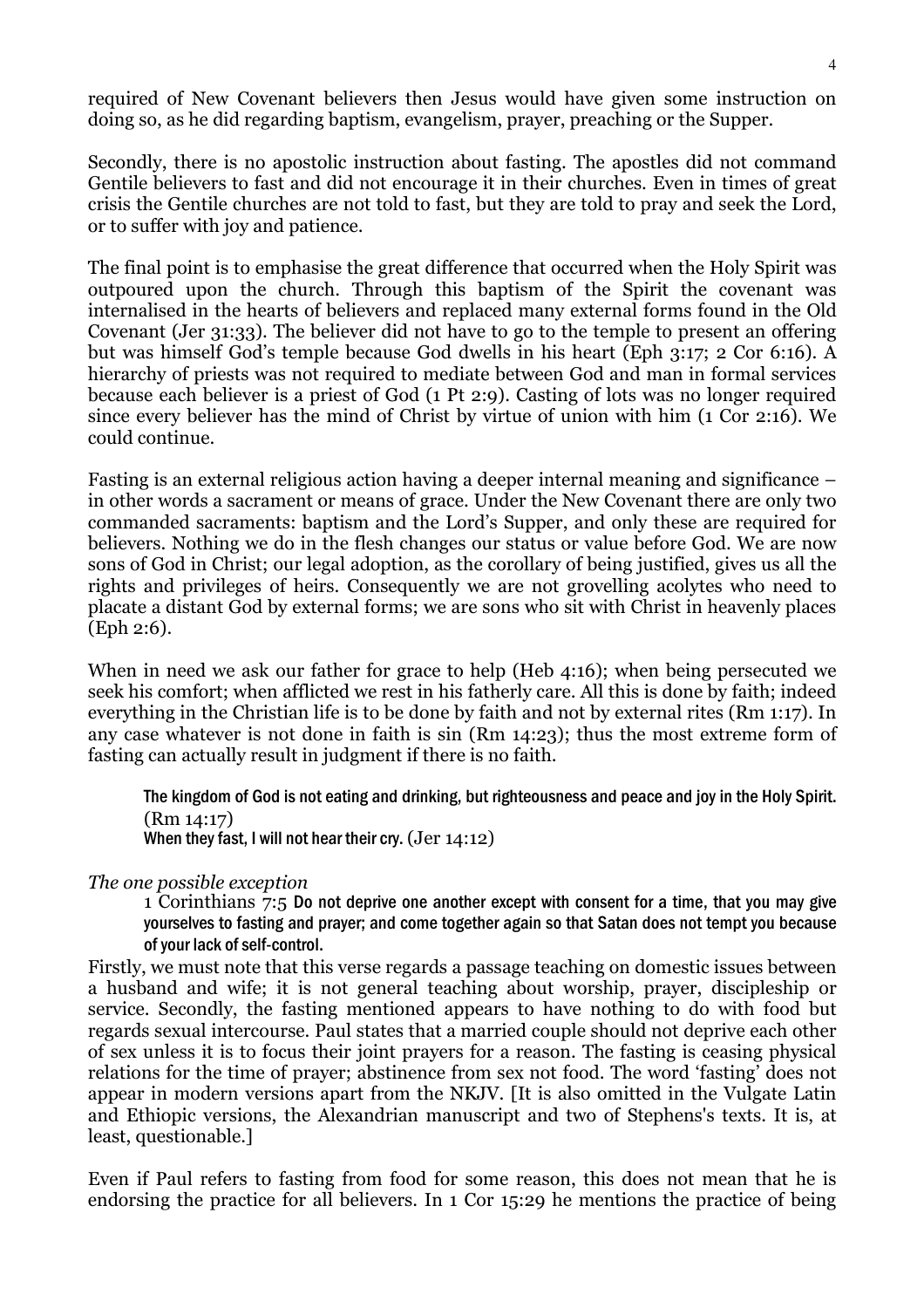baptised for the dead to bolster his arguments about the resurrection; but this certainly does not mean that he endorses proxy baptisms and he does not command people to do it.

### **The heretical origins of modern fasting**

The reason why many modern Charismatics practice fasting to secure heavenly benefits is their absorption of serious erroneous teachings from the Pentecostal Latter Rain Movement of the 1940s. Many aspects of this awful movement (outlawed by the Assemblies of God churches in 1949) have been assimilated in Restoration churches that feature apostles and prophets. The extreme practices that came with the Toronto Blessing, the Kansas City Prophets, the Signs & Wonders Movement, and so on, stem particularly from the teachings and practices of Latter Rain gurus such as Franklin Hall and William Branham, both of whom were outright heretics.

It was in these teachings that fasting was emphasised as a means of gaining spiritual power. It was so stressed as a magic bullet that Hall taught that pagans who fast will get prayers answered while Christians who fail to fast will not see answered prayer. His other errors included teaching that: closing the eyes in prayer destroys faith; men can become immortal by ascending mystical degrees of growth, can hover, fly in space and be free from accidents; coloured 'immortal' substances rest on those with faith and raising the left hand enabled believers to smell Jesus and drive insects from houses. He also believed in the demonisation of believers, astrology and advocated benefits of UFOs. It is largely from his teaching that modern Charismatics adopted fundamental practices such as: laying on of hands to impart power, the leadership of apostles and prophets, modern emotional external worship forms and it is from Latter Rain that the whole idea arose of a super race of Christians who will eventually rule the earth.

#### **A practical consideration**

Fasting makes people weak (Ps 109:24). There is a great danger that demands for people to fast in this day and age may actually cause great harm, and displease God.

God commands us to look after our bodies. We are responsible to him for the gift of our lives and we are to take care of ourselves. It dishonours God if we do not do this. We are also commanded to work for our employers properly; in fact better than non-believers. Our testimony to the world is very important. Proper fasting involves the whole life or it isn't fasting. The abstinence from food is just part of the Old Covenant commitment to God in prayer, self-denial, concentration, meditation and waiting for God. It isn't possible for modern people to properly fast and still do a day's work and run a family. Just withholding from food isn't Old Covenant fasting.

Now if an employee cannot get time off from work in order to fast properly, then his fast is pointless – even under the Old Covenant. If he persists, and still works but has no food for a time, then his work will suffer – and this ruins his testimony before God. If his job involves responsibility for others (say a nurse, doctor, fireman etc.) then his reduced performance could put other people's lives at risk, and this is probably illegal as well as dishonouring God.

A friend of mine told me that he once (as a Charismatic) fasted for seven days and carried on working and walking to his job. Fortunately he was young at the time, but even so this is irresponsible behaviour. Someone tired, busy, stressed, bringing up young children, or working very hard could only do such a thing at great cost to their health and the safety of those around them. For leaders to demand this is wickedness.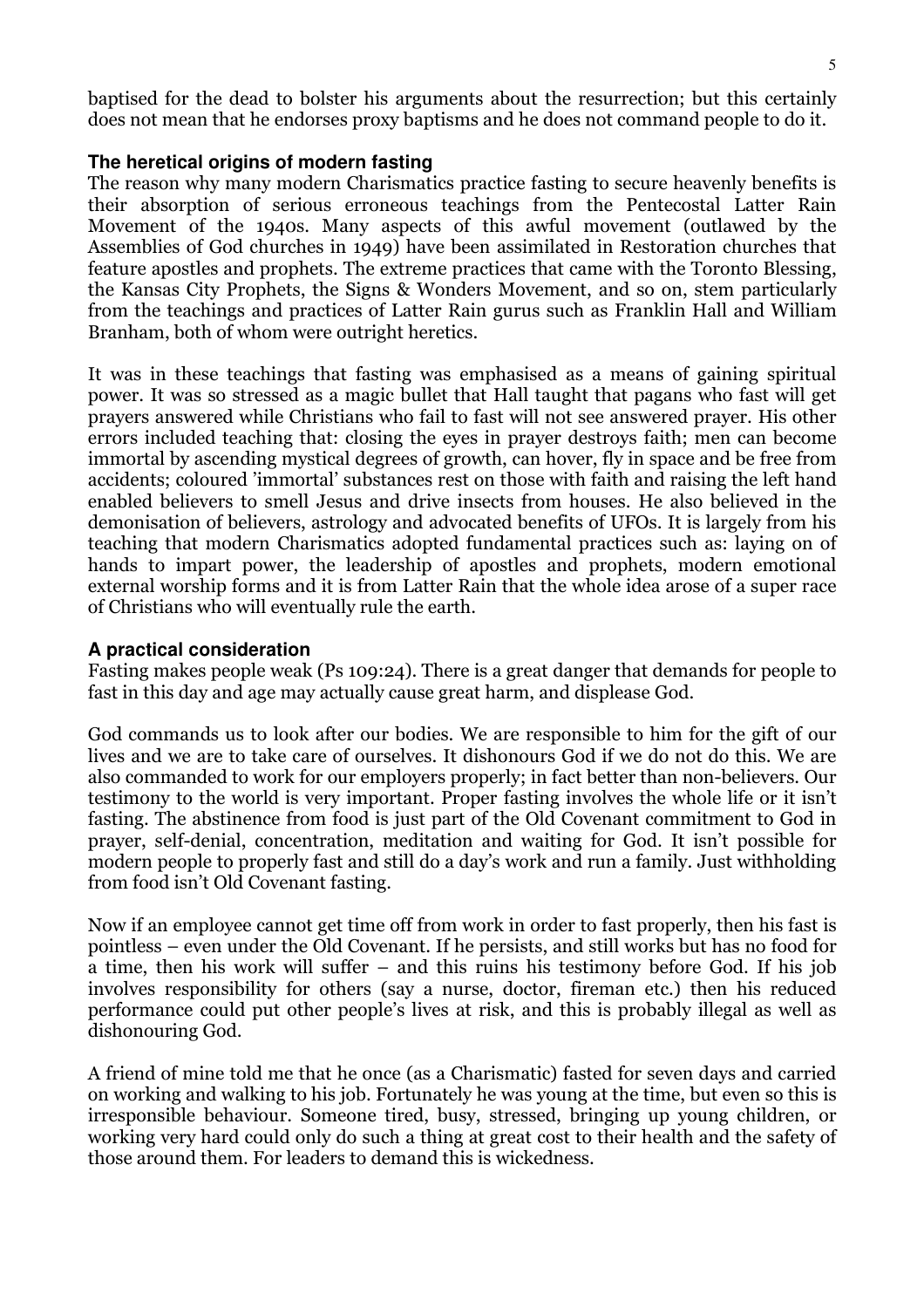#### **Conclusion**

Fasting is just another example of Charismatic churches adopting Old Covenant practices that have been abrogated by the New Covenant. It is part of their externalising of religion, when the whole point of godliness in Christ is spirituality: faith, grace, love, patience, obedience, devotion, hearing God and personal worship.

Over and over again Charismatic churches fail to understand even basic doctrines, especially those related to God's sovereignty and decree, and continually fall back on external and sacramental forms. In their desperation to gain some kind of success, they adopt false practices to hope for fruit. Needless to say, there often is none at all. It is also interesting that some modern Charismatic churches that enjoin fasting on their members are the same ones that spurned this practice decades ago.

The same individual Charismatics who try fasting to get God's attention are often those who fail to study the Bible, fail to walk righteously, fail to help the local poor and needy and even fail to pray and worship in a Biblical manner. No amount of fasting will replace these.

Now I do know some godly old-time Pentecostals who are fervent in prayer and also fast; I applaud their seriousness in intercession. Indeed, I have no wish to condemn such folk at all and I make no individual judgments. My task is to demonstrate the Biblical teaching on this subject and for people to make up their own mind under God in faith. This teaching shows that there is not even an Old Covenant command for an individual to fast, let alone a New Covenant one. Even if there were Old Testament precedents, the apostolic teaching on the blessings of the New Covenant and life in union with Christ, make it clear that fasting is not required for a son of God to gain God's ear. Neither does he need to seek special blessing by external actions, since every spiritual blessing has already been given him in Christ (Eph 1:3). What he needs to do is look more closely and fervently at his Saviour, always trusting in God's sovereign purpose in his life every minute of every day.

As so often with external forms of religion, fasting is just another method of turning people's attention away from Christ, focusing upon their own efforts and denying the truth established by the apostle's doctrine. It can only cause damage.

#### **Appendix**

Every NT reference to fasting, including parallel passages.

Jesus' personal fasting Matt 4:2

Jesus commands regarding Jewish hypocrisy Matt 6:16-18

The lack of fasting amongst Jesus' disciples Matt 9:14-15; Mk 2:18-20; Lk 5:33-35

Jesus' compassion for the crowds; would not let them fast Matt 15:32; Mk 8:3

A certain type of demon Matt 17:21; Mk 9:29 ['Fasting' does not appear in modern critical-text Bible versions.]